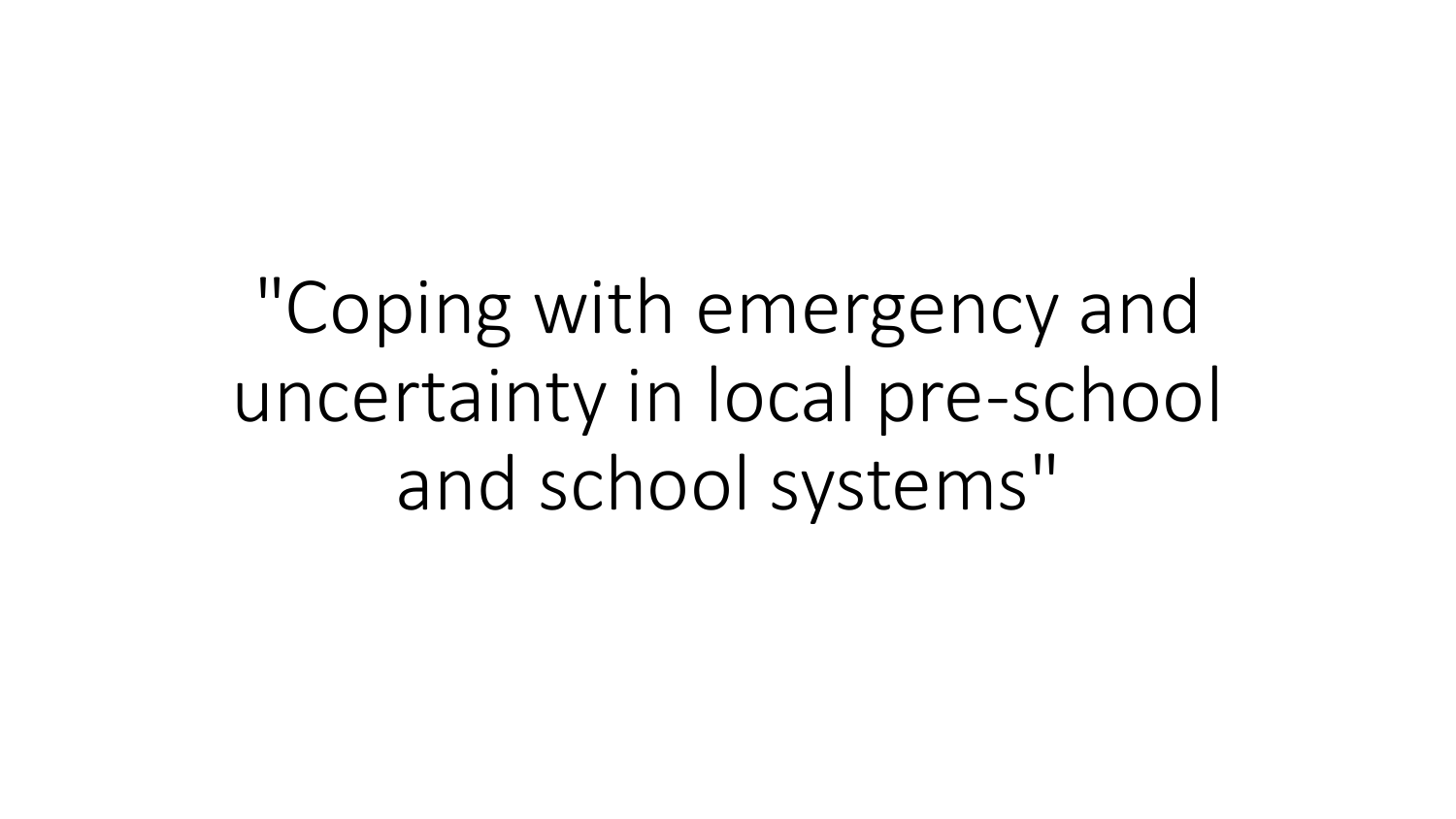## **Lack of preparation, despite several pieces of evidence**

Globalization promised us a more stable world and a more predictable future (everything seemed to be planned), where poverty and catastrophes could be prevented more and more. We have to recognize that economic crisis in 2008-2014, oncoming climate change and political instability in Europe were giving us a different lesson.



But our institutions were not able to learn this lesson in a profitable way on time and, at least in Italy, our school system was surprised by pandemic; starting from the first lockdown, lots of development's damages have been doing to many children and teenagers, due to this lack of preparation.

I can sum up this structural lack of preparation in this field as below: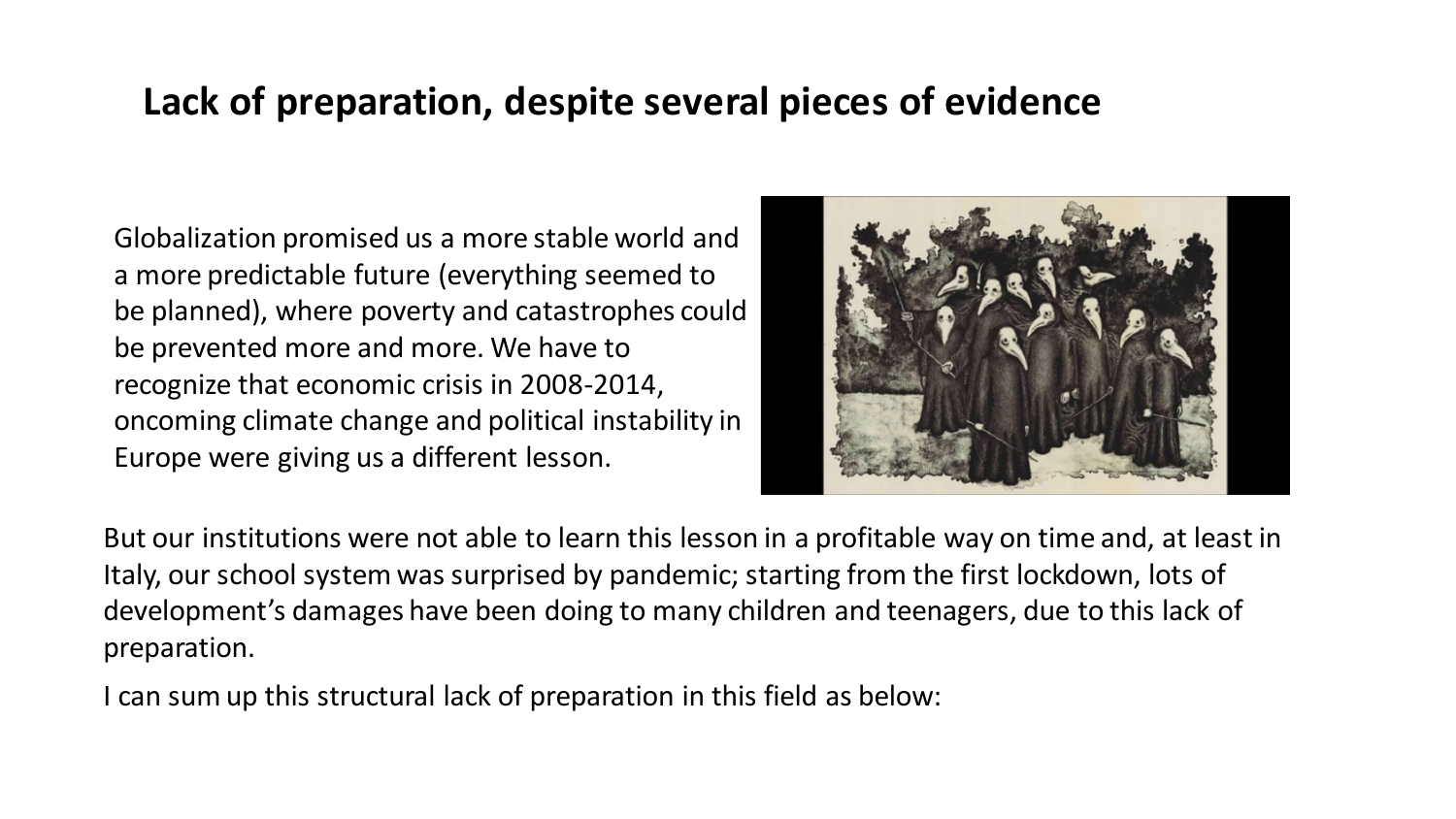# **1. Lack of a shared culture in children' rights protection**

**UN Convention** on the Rights of the Child In Child Friendly Co **Language Sec OULEN** 

In our Country too much importance has been given to adults' rights; the prominent (overriding) interest of minors (art. 3 of the UN New York 1989 Convention) was not strictly considered.

As a consequence, for months we had no Authority (at central and local level) having taken care to defend children's rights even during pandemic period.

This is a relevant and chronic political issue in our country, where we don't have a comprehensive Framework Law on children protection, but only several and partial ordinary laws, something contradicting each other. In other words, we lack a good juridical culture and background in child protection field.

**Do you have some ideas to improve a situation like that?**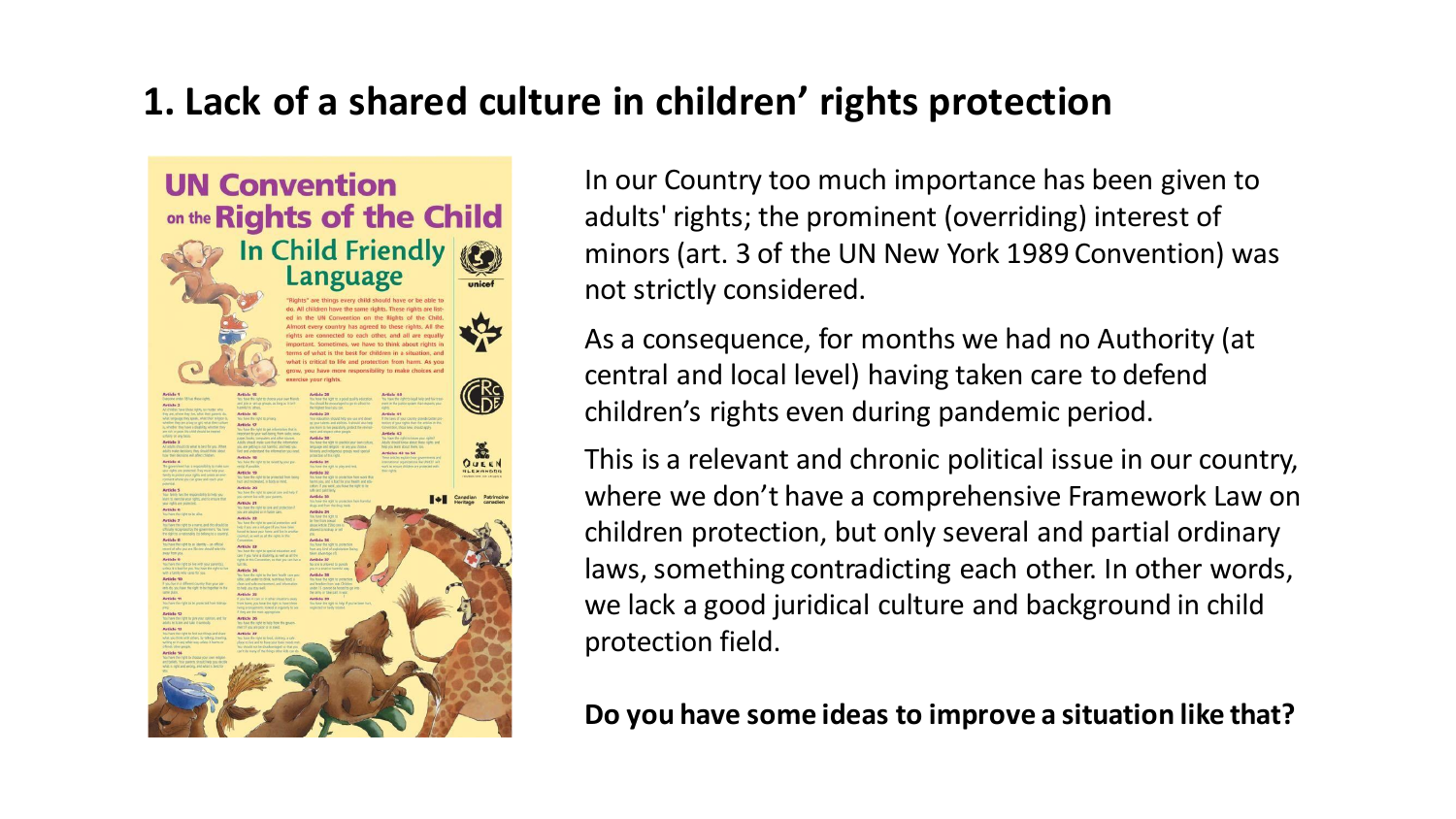# **2. Many points of weakness in education provision**

School organization showed many critics:

- a) lack of teachers' basic ability in using new technologies;
- b) lack of teachers' ability in adopting correct approach towards distance didactic/relations;
- c) the wrong assumption that it is possible to arrange mixed didactic setting (both in the classroom for some students and online for others) at the same time for any kind of students;
- d) the lack of digital skills in many families was underestimated: even now, no consistent policy has been arranged for that.



**For each of these issues we should implement improving strategies, related to children's age**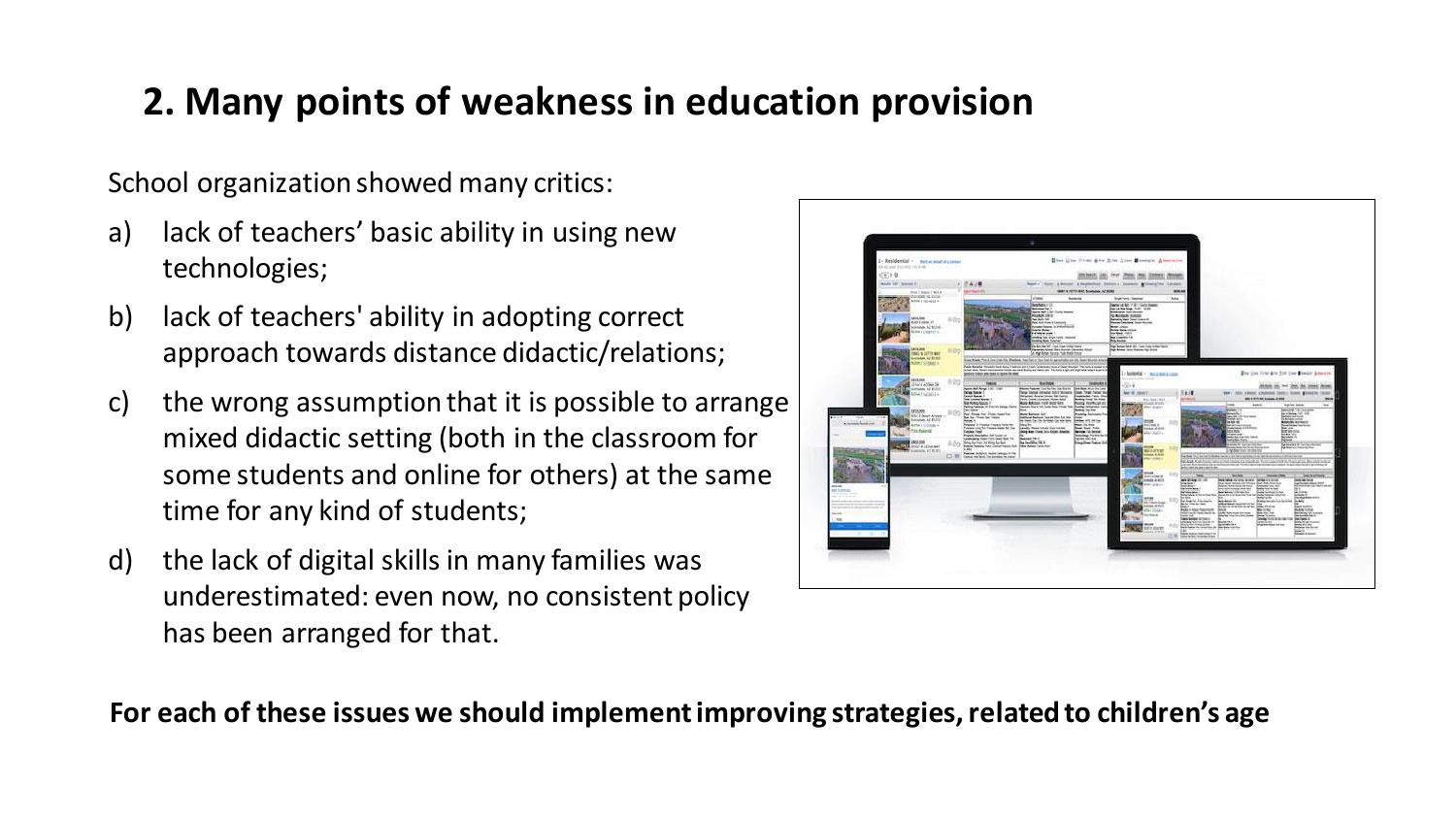# **3. Many points of weakness in school organisation**

The teachers' employment contract lacks of flexibility, especially in managing yearly and daily school time.

For example:

- recovering in summer what could have been lost in winter (any level of school);
- moving some school activities in the afternoon to reduce crowding in school setting (especially from primary to high school).



#### **We need teachers Unions showed more social responsibility…**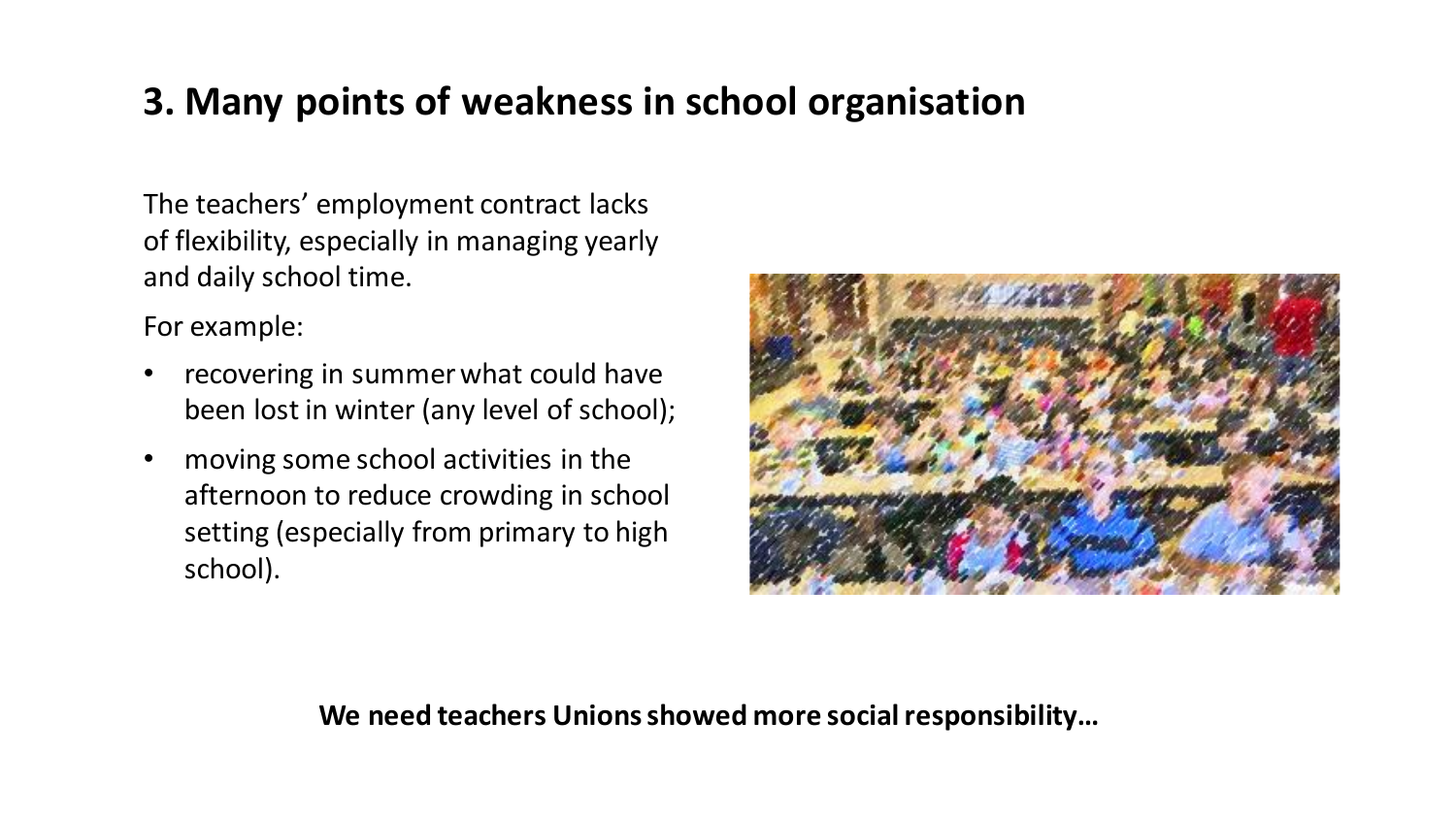### **4. Many points of weakness in school spaces**

The conditions of school buildings are often very bad in Italy, not only structurally, but also functionally, considering the need of many extra spaces (further than traditional classrooms for the whole group): spaces for workshops, small group activities, extra-curricular activities, spaces for free meetings, better solution for outdoor spaces, using detached classrooms in the environment around the school, and so on



**We are hoping in New Generation UE program to improve it…. But, maybe, we need a new social awareness in our communities**